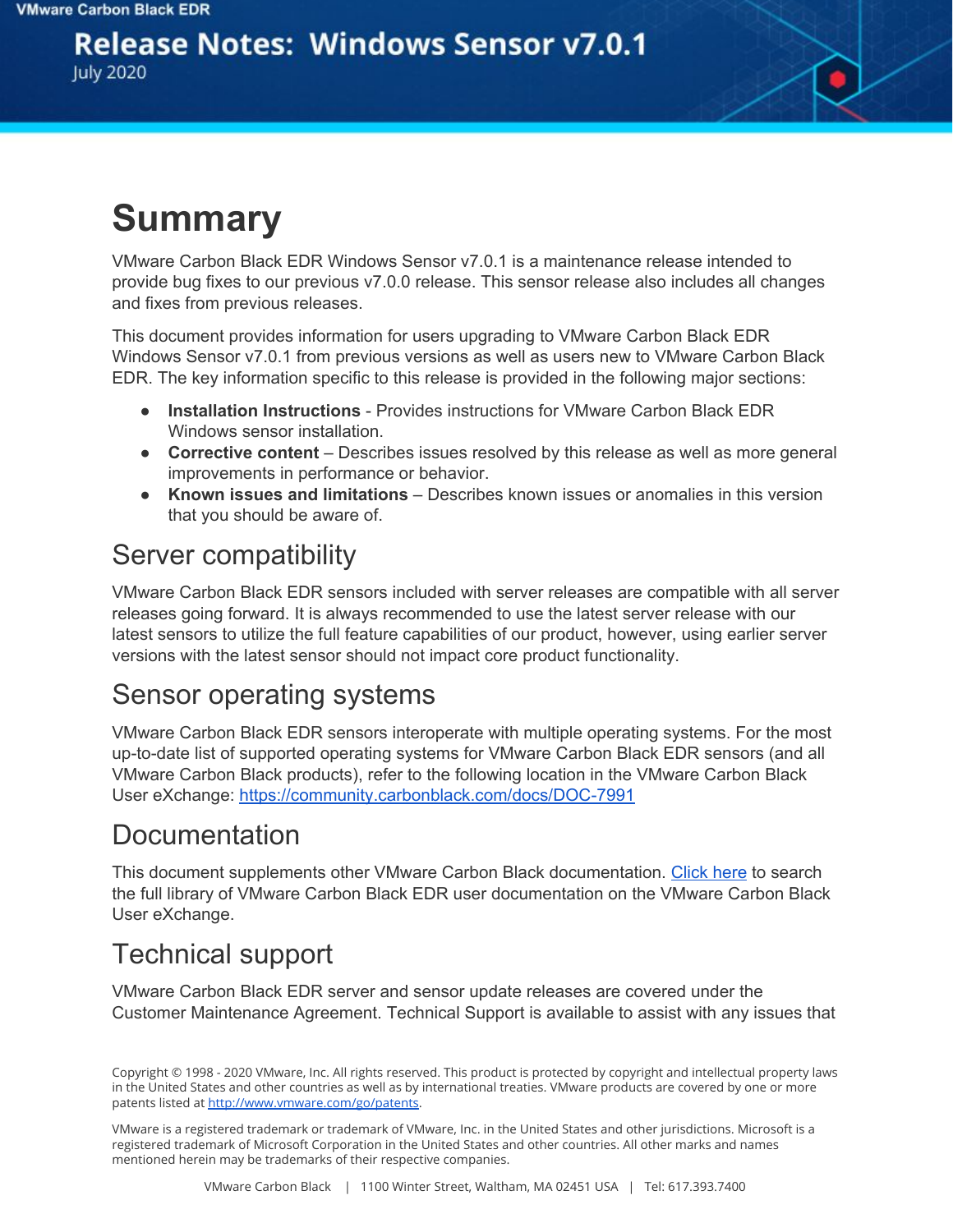might develop during the installation or upgrade process. Our Professional Services organization is also available to assist to ensure a smooth and efficient upgrade or installation.

**Note:** Before performing an upgrade, VMware Carbon Black recommends reviewing content on the User eXchange for the latest information that supplements the information contained in this document.

## **Installation Instructions**

To install the sensors on to your server, run through the following instructions:

- 1. Ensure your VMW CB EDR YUM repo is set appropriately:
	- a. The VMW CB EDR repository file to modify is */etc/yum.repos.d/CarbonBlack.repo*
	- b. Baseurl = [https://yum.distro.carbonblack.io/enterprise/stable/\\$releasever/\\$basearch/](https://yum.distro.carbonblack.io/enterprise/stable/$releasever/$basearch/)
- 2. On the VMW CB EDR server, clear the YUM cache by running the following command:
	- *a. yum clean all*
- 3. After the YUM cache has been cleared, download the sensor install package by running the following command:
	- a. Run *yum install --downloadonly --downloaddir=<package local download directory> <package>*
		- i. **Note:** The *<package local download directory>* is a directory of your choice
		- *ii.* **Note:** *<package>* is replaced by *cb-sensor-7.0.1.16744-win*
- 4. Install the new sensor package on the VMW CB EDR server by running the command:
	- *a. rpm -i --force <package>*
- 5. Make the new installation package available in the server console UI by running the command:
	- a. */usr/share/cb/cbcheck sensor-builds --update*
		- *i.* **Note:** If your groups have *Automatic Update* enabled, the sensors in that group will start to automatically update.

Your new sensor versions should now be available via the console. For any issues, please contact VMware Carbon Black Technical Support.

**Important Note:** It is always encouraged to conduct a reboot of the endpoint after installation (or restart) of our sensor to ensure the sensor properly captures the full historical data of all running processes and associated information.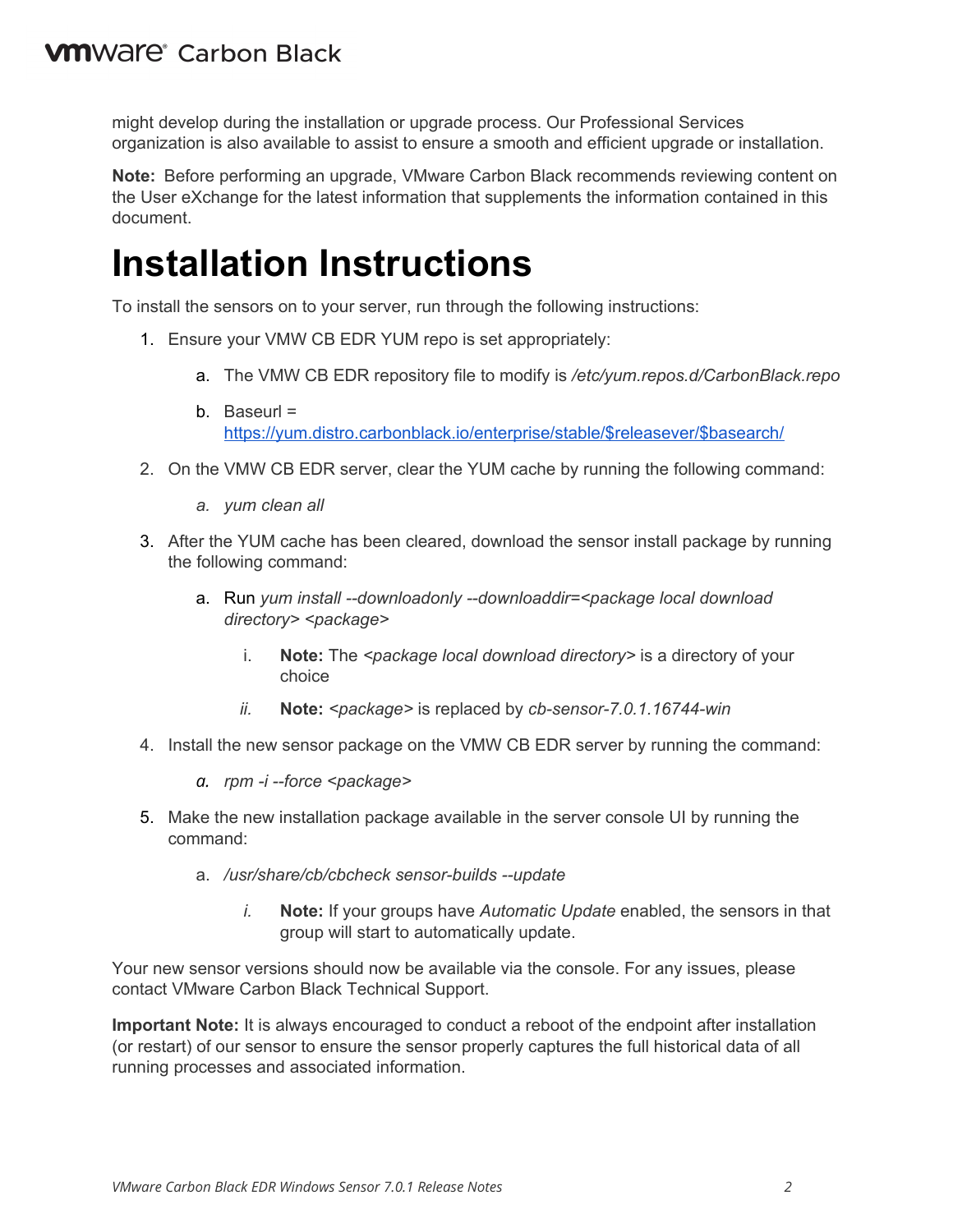#### **VM**Ware<sup>®</sup> Carbon Black

## **Corrective Content**

This release provides the following corrective content changes:

- Fixed a bug with parsing and copying hosts file. [CB-31663]
- Fixed a bug that caused BSOD under rare conditions. [CB-31734]
- Fixed a bug with encoding hash values of network events. [CB-31756]
- Fixed a bug with missing parent\_name information for process events. [CB-31821]
- Added logging improvements [CB-31938]
- Fixed bug with sensor overwriting banned hash list. [CB-31942]

# **Known Issues and Limitations**

Known issues associated with this version of the sensor are included below:

- **Enabling Collection of Binary Info on Running Sensors Does Not Immediately Report Previously Observed Binary Info:** Sensors which enable collection of binary information (post sensor installation) will not see binary information for binaries already observed while collection of binary info was disabled. This can be worked around through an uninstall and reinstall of the sensor. [CB-30893]
- **Disabling DNS Name Resolution For NetConn Events:** Customers have observed that the Windows sensor can report high CPU utilization by the Carbon Black service ('cb.exe') on machines with a continually large number of network connections (e.g. DHCP/DNS servers, Domain Controllers, etc.). To help alleviate the high CPU utilization, without having to disable collection of network connection events, the windows sensor can be configured to disable DNS name resolution in data collection for network connection events by configuring the windows registry key [CB-17552]:

[HKEY\_LOCAL\_MACHINE\SOFTWARE\CarbonBlack\config]

"DisableNetConnNameResolution"=dword:00000001

- **Tamper Detection Events Generated When Restarting Sensor Service from Response Server:** Customers restarting the sensor service from the server console, with Tamper Detection enabled, will observe Tamper Detection alerts that will be assigned to the cb.exe process of the outgoing process. [CB-21882]
- **Obfuscated Windows Sensors Will Not Start After First Reboot:** Windows sensors installed from an obfuscated sensor group will not start after first reboot. A second reboot will start the sensor service. [CB-28062]
- **CB Entries Remaining in Add/Remove Programs:** Customers uninstalling their CB EDR Windows sensor through uninst.exe will notice remaining CB entries in the Add/Remove Programs window. [CB-28059]